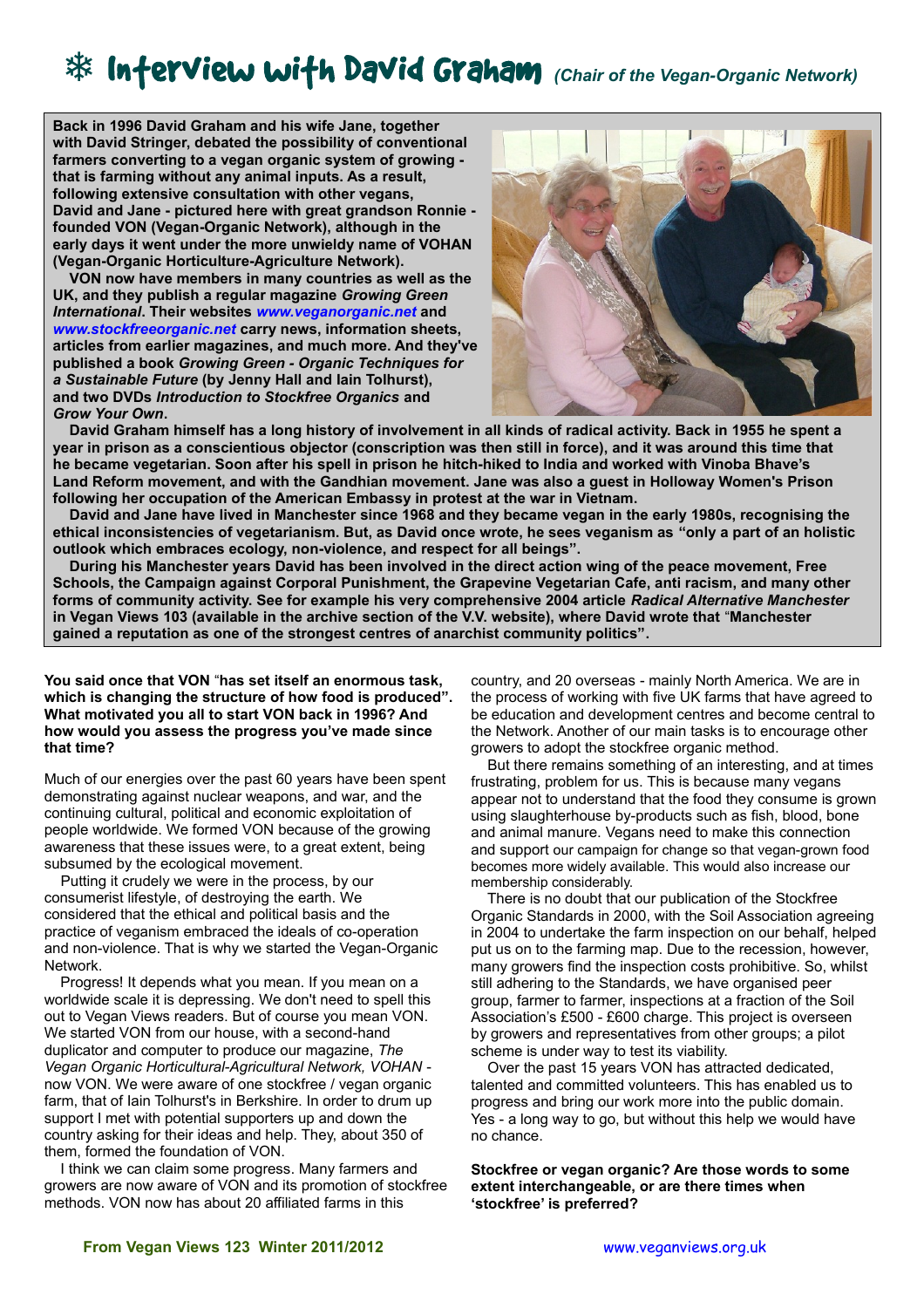'Vegan organic' is our preferred term, but when we hold meetings with farmers and growers we need to communicate without tapping into possible prior prejudice, and then watch the barriers go up. All growers will talk about methodology such as stockfree organic. By the way, we introduced 'stockfree' as a more



positive term than the usual 'stockless' when we published the Standards. 'Stockfree' is now widely used by horticulturists. Our journal *Growing Green International*, and its contributors, use both terms.

## **What exactly are the 'VON standards' and why were they introduced?**

For the very first time the consumer will have a guarantee that the food they are buying is produced according to vegan principles. Nowhere else in the world has this been done. The development and introduction of the Stockfree Organic Standards (initially called the Vegan Organic Standards) has been a huge task. Consultation with many VON members, in different countries, took place over two years. We had to contend with strongly-held and often opposing opinions. In the end the hard work and perseverance of certain VON members, notably Jenny Hall and Iain Tolhurst, resulted in this significant achievement for the vegan movement.

 What do these Standards do? They regulate the techniques that are used to grow food. They lay down the conditions that must exist on agricultural or horticultural holdings / market gardens. Like all such standards they do not, and cannot, dictate the way the producer (the farmer or market gardener) lives, even if the producer lives on or adjacent to the holding, as most farmers do. There cannot possibly be a requirement that the producer has a vegan lifestyle, or does not eat meat in the privacy of their own home. The inspectors, whose job it is to enforce the standards, have no authority to intrude into the private life of the producer.

 The Standards are further elaborated upon in *Growing Green - Stockfree Organic Techniques for a Sustainable Future*, compiled by Jenny Hall and Iain Tolhurst, and on the Growing Green DVD, with Iain Tolhurst demonstrating the stockfree organic methods on his farm. We strongly recommend this book and DVD to all vegans. Dave of Darlington's challenging and thought-provoking collection of essays in *Growing Sustainability* will further enable vegans to engage sceptics who say that you can't maintain soil fertility without animal manure and by-products.

 Vegans are often asked "what do you eat?", we should expand our answer to include "and do you know how food is grown?". The first, rather inane, query does ask for it! You could add that adoption of the Standards results in a reduction of the one thousand million farm animals that are killed for food every year.

### **Some years ago VON prioritised acquiring an education, research and demonstration centre to put stockfree farming more prominently in the public domain. What happened to that idea?**

Good question! About ten years ago we received an excited call from Kathleen Jannaway, the inspirational founder of the *Movement for Compassionate Living* (MCL), saying they had been left a legacy of, I think, £80,000. The MCL meeting agreed that, rather than give small amounts to worthy causes, it would be better to invest in a project that had some permanency. VON proposed a research, demonstration

and education centre to promote veganism, non-violence in farming, and a co-operative model of working together, to which all projects could aspire and become part of a network. We envisaged VON as an international transitional movement, working with a wide range of organisations for peace and justice. This is still our ultimate aim, and Kathleen fully endorsed this ideal.

 What happened is that £70,000 was generously allocated to us by MCL. This was quite simply insufficient. We looked at properties with land, from Scotland to Sussex, that required restoration. It took us some time to realise that we needed more like £700,000 than £70,000 for a centre. Therefore we proposed a Network of Stockfree Farmers and Growers, as the next best and practical way to promote stockfree, vegan organic growing, with the public, consumers, environmentalists, farmers, etc, to be invited to open days and meetings at the projects.

 The interest from the £70,000 has been used by VON to provide bursaries for those qualifying for financial help, to study stockfree organic methods at Schumacher College in Devon, and Glyndwr University in North Wales. The Glyndwr course is now discontinued, but we are sponsoring two students at Schumacher College. We have now provided 14 bursaries - all those sponsored are actively involved with farming and allied work. Because of the low (almost no) interest from the principle sum, the remaining bursary fund is being rapidly depleted. So we would be delighted if anyone would like to help sponsor further students. [*See contact details at end of interview.*]

**VON has always had quite an international outlook, and your magazine** *Growing Green* **usually carries articles and reports from around the world. Is that something you purposely encouraged, and which countries have been the most responsive?**

Well, the magazine's title speaks for itself – *Growing Green International*. There are currently 20 vegan organic farms in North America. Victoria Farm in Florida is the first farm in North America to Growing ERNATIONAL

become certified through our Standards. *Quality Certification Services* in North America were requested to evaluate Victoria Farm using VON's Standards. There are affiliated farms in Sri Lanka, France, New Zealand, and Tamil Nadu in India.

## **What might VON be able to achieve in the future, what are your hopes?**

My hopes are that VON will act as a catalyst in promoting nonviolent agriculture, and make a positive contribution to a more humane and just social order, both for human and non-human animals. Animal farming, setting aside the cruelty and waste of resources, is responsible for about 20 per cent of global warming. Unless we're successful I'm not sure there will be a future.

 I have a bulging file of reports like *Livestock's Long Shadow* that gave rise to headlines in *The Times* and other papers like "Climate Chief - give up meat to save the planet", backed up with facts and figures. How quickly they fade from the headlines! Nonetheless we need to make use of this science and try to make our work available to a wider audience. The EU should be our first objective - we do have some sympathetic EU MPs. For some time we have been contemplating a *Journal of Stockfree Organic Farming and Growing* to promote our work internationally. It's a question of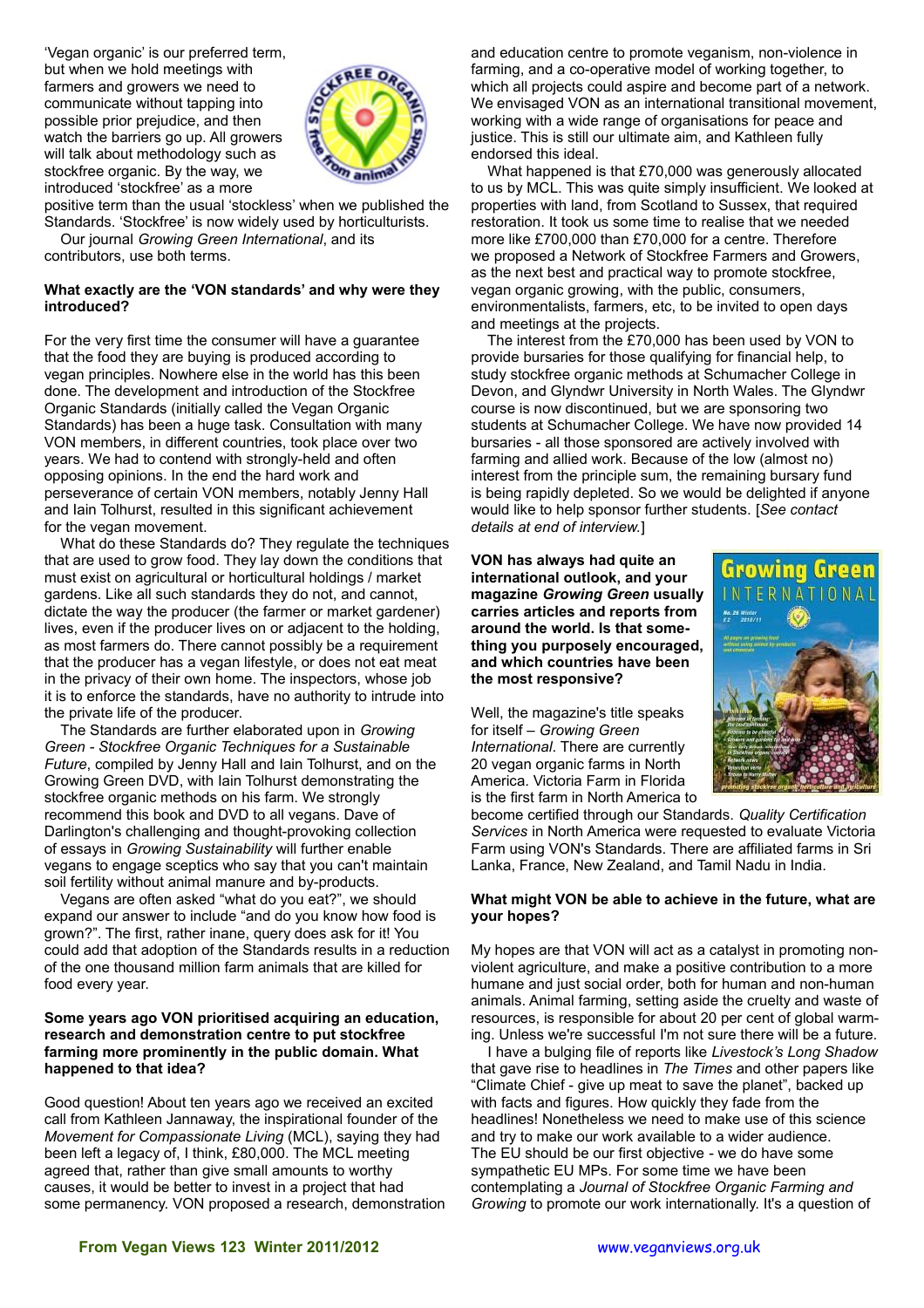both resources and personnel. VON needs positive help to embark on this venture.

 Ideally we need our own Centre demonstrating all aspects of veganism as well as vegan farming. A Centre of Excellence, one that challenges consumerism and traditional economics and shows another way of living. Is it too much to propose that all the vegan and similar organisations get together to see if this is feasible? What do you think?

**In your** *Radical Manchester* **article in Vegan Views in 2004 you wrote that** "**Perhaps the biggest contradiction is with our colleagues committed to non-violence, but who allow others to do the mass killing of animals for them". That's quite interesting, don't you think that it's hard for most of us to actively embrace a multitude of different causes? It may be easier to concentrate on one or two, and sort of turn a blind eye to others. And veganism is, after all, something which demands a fair amount of effort and single-mindedness.**

I'm sure that many V.V. subscribers will have been on anti-war marches and demonstrations where, at the end, many of the other protesters pile into the nearest McDonald's, or similar establishment, for their meat burgers. Also, that when confronted with what we would consider their inconsistency between their theory and practice they often become defensive and angry. I do understand that there are many involved with nonviolence and anti-war organisations who are not vegans, and who are committed to working against injustice. And that there is the problem that vegans may appear to be *holier than thou*. But if *another world is possible*, a world of compassion and love, then this can only come about through a radical cultural change. Fundamental to this change there must be an awareness that when we support war and killing animals, this is carried out by proxy, on our behalf.

 Yes, being vegan demands dedication, single-mindedness, and often courage, and that we enjoy our lives!

#### **You've travelled a long and interesting radical road. Can you tell us a little about one or two of the other projects you've been involved in, perhaps ones which you feel were particularly positive or worthwhile?**

Possibly organising safe houses for American deserters from the Vietnam war, in collaboration with Peace News. They had to report to the police every 24 hours. During this period we had to hide them, then transport them initially to Sweden, then the Irish Republic, and then Canada.

 Our group the *Community Research Action Group* (CRAG) was formed in 1968 - an innocuous cover name for assorted radicals. It had the ambitious aim of transforming Chorlton (where we live in Manchester) into a co-operative community based on the Kibbutz, Gramdan, and other self-sustaining community models. To achieve this aim we formed an infrastructure comprising among other self-regulating groups: a free school, tenants action group, free university, school students union, gypsy support group, bookshop and vegetarian café, Biafra support group, to name but a few projects.

 When East Pakistan (now Bangladesh) fought in 1971 to be independent of West Pakistan, areas of East Pakistan were cut off from food and medical supplies. The war situation was so dire that despite this desperate need Oxfam and other relief organisations considered it too dangerous to send in supplies and risk the lives of their staff. CRAG, through a sub-group called *Operation Omega*, organised fundraising to buy trucks and supplies in India, and transport them to the suffering villages in East Pakistan. The successful fundraising enabled us to carry out our plan. Volunteers delivered the food and

medicine. Some were fired on, and some were caught and arrested by the West Pakistan army. We organised a massive demonstration in Manchester demanding their release. They were eventually set free but not before much anxiety and soul searching by our group. One good outcome though - when we ate in Bangladeshi restaurants they refused to charge us for our meals, and rather doubtfully regarded us as heroes!



The *"Let Us Speak"* photo above shows part of the free speech campaign in 1972 organised by CRAG together with Manchester Students Union Community Action - I'm reading from the UN declaration of the rights of assembly, etc. I was arrested together with 20 others, and at the trial I was fined but refused to pay - I heard nothing more. These demos were every Wednesday for months. In the end the council gave in, and the Peace Gardens by the Town Hall were ceded to us to assemble and speak.

 On a less dramatic note - I must say that I was pleased when imprisoned earlier that I initiated a campaign to change the dreadful conditions in the brush workshop. The dust inflamed our lungs and resulted in awful colds and phlegm. Passive resistance from the prisoners brought about air extractors and a feeling of self-esteem.

 Here's another good tale! Members of the *Direct Action Committee Against Nuclear War* were arrested at Marham USAF nuclear base for obstructing the runway. We were incarcerated in Norwich Prison. The Governor, being sympathetic, did not lock any of the cells - and allowed us to have meetings. Those who wished had access to the church whenever they wanted. Who knows when and where we have allies! This was over the Christmas period; I and the others who were arrested with me received hundreds of cards. I was also sent a box of expensive Cuban cigars that I distributed to the old lags, who were delighted to celebrate in style!

 We had two miners staying with us during the1984/5 strike when they organised union meetings on the Trafford industrial estate. On one occasion we hosted 80 miners who did a *Support the Miners* blitz in Manchester. They were given overnight hospitality with Chorlton people. Fearing that not enough people would come forward we asked those offering B&B to take as many miners as they could. In the event people arriving at our house for *their miner* were seriously disappointed that they had all been taken.

Chorlton vegans played a miners team from Bold colliery as